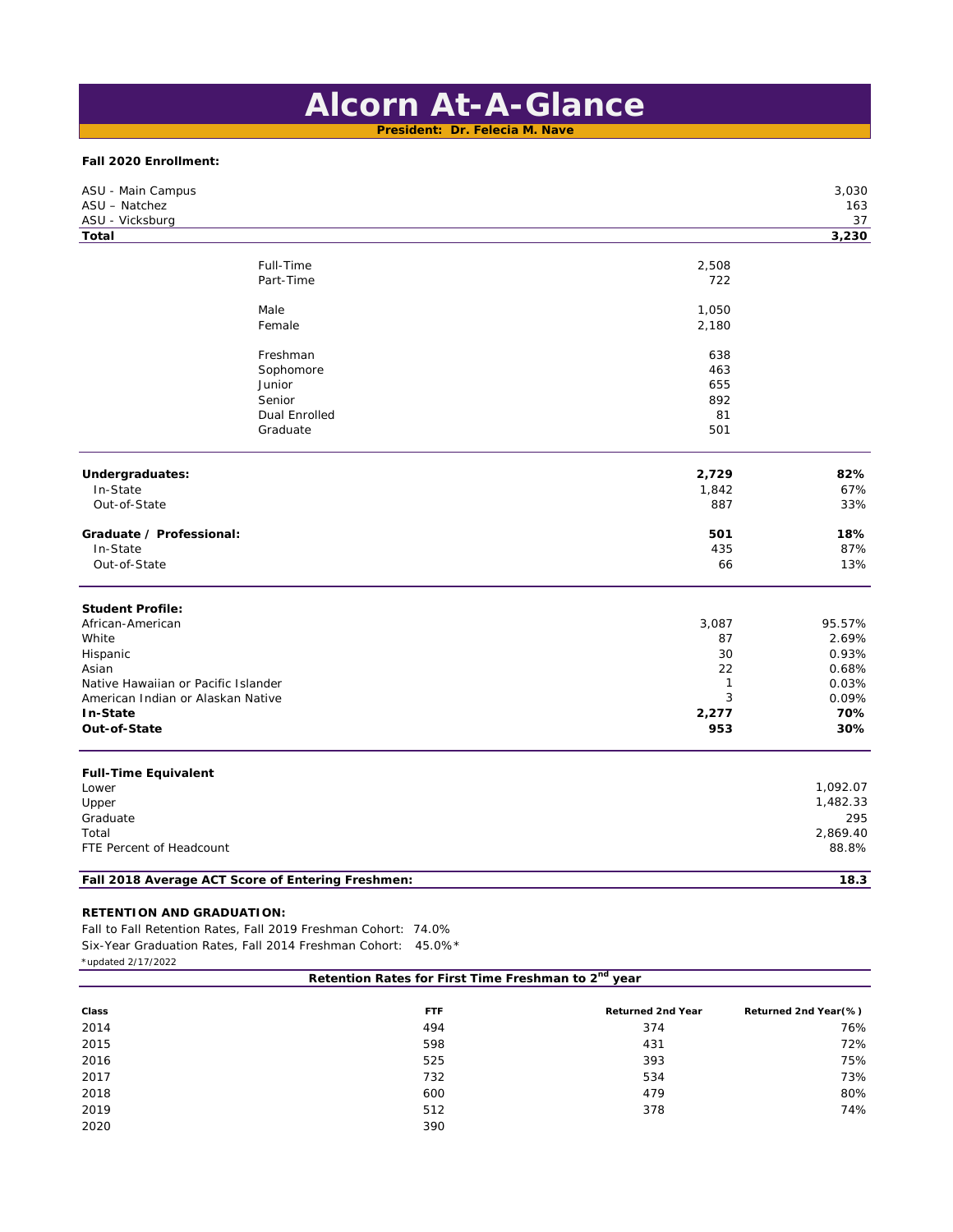

# **First generation students**

| Class | First Time Freshman |
|-------|---------------------|
| 2015  | 38%                 |
| 2016  | 40%                 |
| 2017  | 41%                 |
| 2018  | 32%                 |
| 2019  | 36%                 |
| 2020  | 27%                 |

# **Student Age Range:**

Youngest student: 17

Oldest student: 68

# **Campus-housed Undergraduates:**

| <b>Building</b>               | Capacity |
|-------------------------------|----------|
| Albert Lott                   | 123      |
| Complex A                     | 231      |
| Complex B                     | 232      |
| Complex C                     | 271      |
| Complex D                     | 260      |
| Beulah Robinson               | 197      |
| John Burrus Hall              | 286      |
| Female Honors                 | 145      |
| Revels                        | 217      |
| <b>SND</b>                    | 105      |
| <b>Total Housing Capacity</b> | 2067     |

# **Employee and Faculty Information:** Employees (2019) Full-time 664 Part-time 100 **Total 764**

| Faculty (2019)                |      |
|-------------------------------|------|
| Full-time                     | 167  |
| Part-time                     | 82   |
| Total                         | 249  |
| <b>Student/Faculty Ratio:</b> | 16:1 |

**2020 Number of Degrees Offered:** 46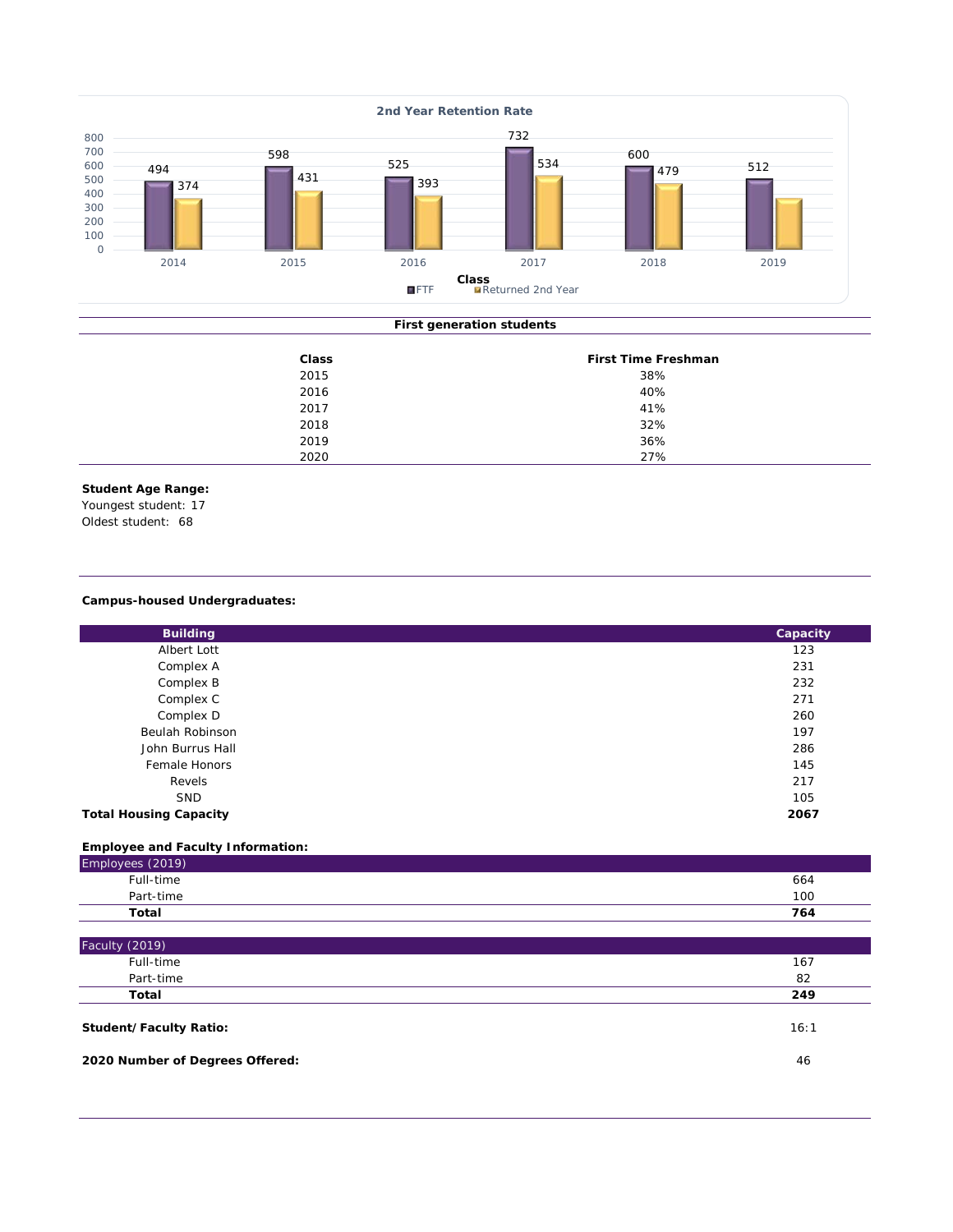| 2019-2020 Degrees Awarded                                 |     |
|-----------------------------------------------------------|-----|
| Associate's                                               | 18  |
| Bachelor's                                                | 520 |
| Master's                                                  | 94  |
| Specialist                                                |     |
| Total Number of Degrees Awarded for Academic Year 2019/20 | 633 |
|                                                           |     |

| 2019-20 Degrees Awarded By Ethnicity and Gender |                                         |     |  |
|-------------------------------------------------|-----------------------------------------|-----|--|
|                                                 | White                                   | 25  |  |
|                                                 | Black                                   | 594 |  |
|                                                 | Other                                   | 14  |  |
|                                                 | Male                                    | 216 |  |
|                                                 | Female                                  | 417 |  |
|                                                 | 2020 Top Ten Bachelor's Degrees Awarded |     |  |

| Biology                        | 104 |
|--------------------------------|-----|
| <b>General Studies</b>         | 39  |
| <b>Business Administration</b> | 36  |
| Psychology                     | 27  |
| <b>Agricultural Science</b>    | 25  |
| Nursing                        | 23  |
| University Studies (C2C)       | 23  |
| <b>Mass Communications</b>     | 22  |
| <b>Criminal Justice</b>        | 21  |
| <b>Applied Science</b>         | 19  |
| 2020 Master's Degrees Awarded  |     |

| Workforce Education Leadership         | 24 |
|----------------------------------------|----|
| Secondary Education                    | 21 |
| <b>General Business Administration</b> | 18 |
| Computer and Information Science       | 10 |
| <b>Nursing</b>                         |    |
| Biology                                | 6  |
| Liberal Arts                           | 3  |
| <b>General Agriculture</b>             | 3  |
| Applied Science and Technology         | 2  |

# **2020 Enrollment by School and Major**

| <b>Agriculture And Applied Sciences</b>                                         | 664 |
|---------------------------------------------------------------------------------|-----|
| <b>Advanced Technologies</b>                                                    | 280 |
| <b>Applied Science</b>                                                          | 104 |
| Computer Networking & Information Technology                                    | 36  |
| Robotics and Automation Technology                                              | 15  |
| Workforce Education Leadership (Grad)                                           | 69  |
| Applied Science & Technology (Grad)                                             | 56  |
| <b>Agriculture</b>                                                              | 281 |
| Agribusiness Management                                                         | 88  |
| <b>Agricultural Economics</b>                                                   | 32  |
| <b>Agricultural Science</b>                                                     | 130 |
| General Agriculture (Grad)                                                      | 31  |
| Biotechnology                                                                   | 3   |
| Biotechnology (Grad)                                                            | 3   |
| <b>Human Sciences</b>                                                           | 100 |
| Food, Nutrition, and Community Health Science                                   | 17  |
| Human Development & Family Science - Online (formerly Child Development-Online) | 25  |
| Human Development & Family Science (formerly Child Development)                 | 58  |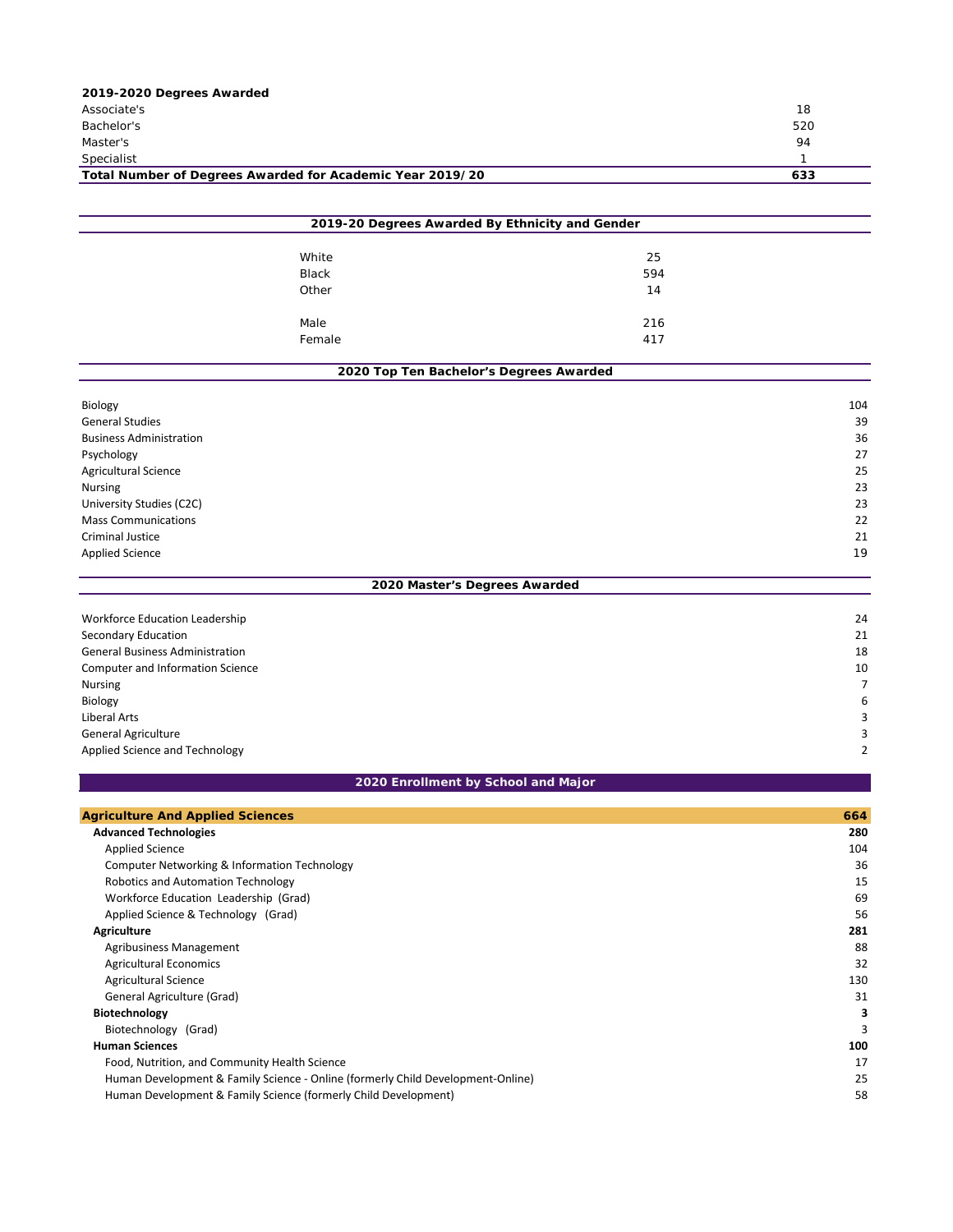| <b>Arts &amp; Sciences</b>                                 | 1404           |
|------------------------------------------------------------|----------------|
| <b>Biology</b>                                             | 785            |
| Biology                                                    | 743            |
| <b>Biology (Teaching)</b>                                  | 1              |
| Biology (Grad)                                             | 12             |
| Biology (Grad) Online                                      | 29             |
|                                                            | 72             |
| <b>Chemistry &amp; Physics</b>                             |                |
| Chemistry                                                  | 72             |
| <b>English, Foreign Languages &amp; Mass Communication</b> | 95             |
| English                                                    | 20             |
| <b>Mass Communications</b>                                 | 73             |
| Master of Liberal Arts (Grad)                              | $\overline{2}$ |
| <b>Fine Arts</b>                                           | 63             |
| Music                                                      | 46             |
| Music (BM)                                                 | 10             |
| Master of Liberal Arts (Grad)                              | $\overline{7}$ |
| <b>Mathematics &amp; Computer Science</b>                  | 91             |
| <b>Computer Science</b>                                    | 77             |
| Mathematics                                                | 5              |
| Mathematics-Teaching                                       | 3              |
| Computer & Information Science (Grad)                      | 6              |
| <b>Social Sciences</b>                                     | 198            |
| <b>Criminal Justice Online</b>                             | 4              |
| Criminal Justice                                           | 120            |
| History                                                    | 8              |
| History-Teaching                                           | 6              |
| History (Grad)                                             | 5              |
| <b>Political Science</b>                                   | 40             |
| Sociology                                                  | 5              |
| Master of Liberal Arts (Grad)                              | 10             |
| <b>Social Work</b>                                         | 100            |
| Social Work                                                | 100            |
| <b>Business</b>                                            | 323            |
| <b>Accounting and Business Administration</b>              | 287            |
| Accounting                                                 | 69             |
| <b>Business Administration</b>                             | 185            |
|                                                            |                |
| <b>Business Administration-Online</b>                      | 33             |
| <b>Business Administration</b>                             | 36             |
| <b>Business Administration (Grad)</b>                      | 36             |
| <b>Education &amp; Psychology</b>                          | 701            |
| <b>Education &amp; Psychology</b>                          | 582            |
| <b>Elementary Education</b>                                | 78             |
| <b>General Studies</b>                                     | 148            |
| <b>University Studies</b>                                  | 10             |
| Psychology                                                 | 139            |
| Secondary Education (Grad)                                 | 136            |
| Elementary Education (MAT)                                 | 1              |
| Secondary Education (MAT)                                  | 49             |
| Secondary Education (MAT Online)                           | 19             |
| Elementary Education (Grad)                                | 2              |
| <b>Health, Physical Education &amp; Recreation</b>         | 119            |
| Recreation                                                 | 58             |
| Sport Management                                           | 61             |
| <b>Nursing</b>                                             | 137            |
| Nursing A.D.                                               | 44             |
| <b>Nursing ASN Degree</b>                                  | 44             |
| Nursing B.S.                                               | 66             |
| <b>Nursing BSN Degree</b>                                  | 66             |
| <b>Nursing M.S.</b>                                        | 14             |
| <b>Nursing Masters Program</b>                             | 14             |
| <b>Nursing DNP</b>                                         | 13             |
| Doctor of Nursing Practice                                 | 13             |
| <b>Undecided/Non Degree Programs</b>                       | 1              |
| Undecided                                                  | $\mathbf{1}$   |
|                                                            |                |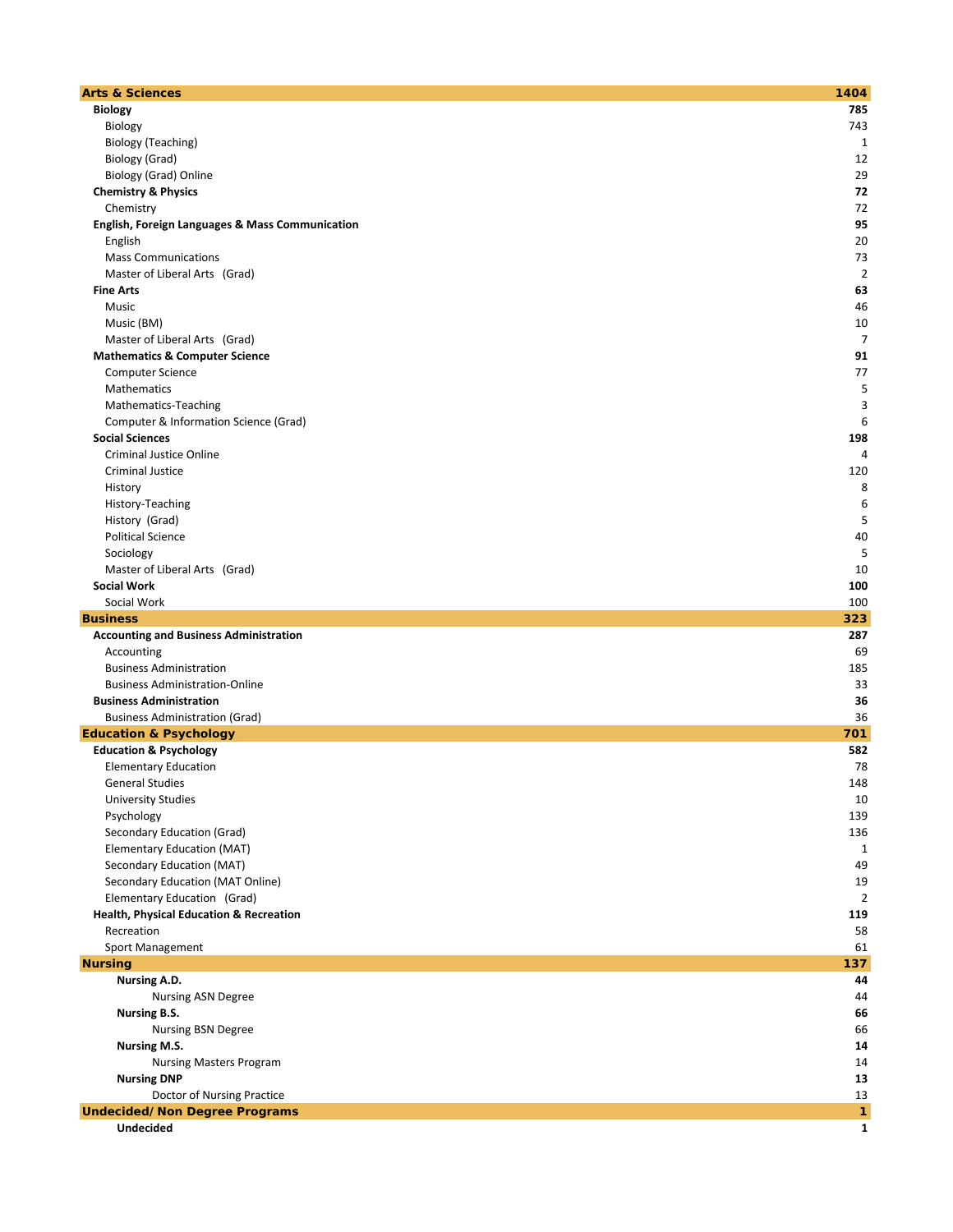#### **Grand Total 3230**

**Military:**

Army ROTC

## **Organizations:**

Number of Registered Student Organizations: 85<br>Number of Honor Societies: 85<br>12 Number of Honor Societies:

### **Athletics:**

There are 174 male student-athletes who compete in 7 NCAA Division I sports in the SWAC. There are 116 female student-athletes who compete in 8 NCAA Division I sports in the SWAC

# **Cost of Attendance**

# ANNUAL COST OF ATTENDANCE ALCORN STATE UNIVERSITY 2020-21

#### **and Room and Board Undergraduate and Graduate Full-Time Tuition, Required Fees,**

| <b>BOARDING</b>                   | Undergraduates                    | Graduates               |
|-----------------------------------|-----------------------------------|-------------------------|
|                                   | Full-time Enrolled $\geq$ 12 hrs. | Full-time $\geq 9$ hrs. |
| In-State Tuition:                 | 7290                              | 7290                    |
| Required Fees:                    | $\mathbf 0$                       | $\circ$                 |
| Out-of-State Tuition:             | 7290                              | 7290                    |
| Required Fees:                    | 0                                 | $\circ$                 |
| Room and Board:                   |                                   |                         |
| (on-campus)                       | 10788                             | 10788                   |
| Room Only: (on-campus)            | 7360                              | 7360                    |
| Board Only: (on-campus meal plan) |                                   |                         |
|                                   | 3428                              | 3428                    |
| <b>COMMUTING</b>                  | Undergraduates                    | Graduates               |
|                                   | Full-time Enrolled $\geq$ 12 hrs. | Full-time $\geq 9$ hrs. |
| In-State Tuition:                 | 7290                              | 7290                    |
| Required Fees:                    | $\mathbf 0$                       | $\circ$                 |
| Out-of-State Tuition:             | 7290                              | 7290                    |
| <b>Required Fees:</b>             | 0                                 | $\circ$                 |

#### **Undergraduate and Graduate per-credit-hour Charges**

|                       | Undergraduates<br>Per semester hour | Graduates<br>Per semester hour |
|-----------------------|-------------------------------------|--------------------------------|
| In-State Tuition:     | 304                                 | 405                            |
| Out-of-State Tuition: | 304                                 | 405                            |

*Meal Plan: Commuting students have the option of purchasing a meal plan for \$1,714.00 per semester.*

*Source: Office of Finance and Administrative Services*